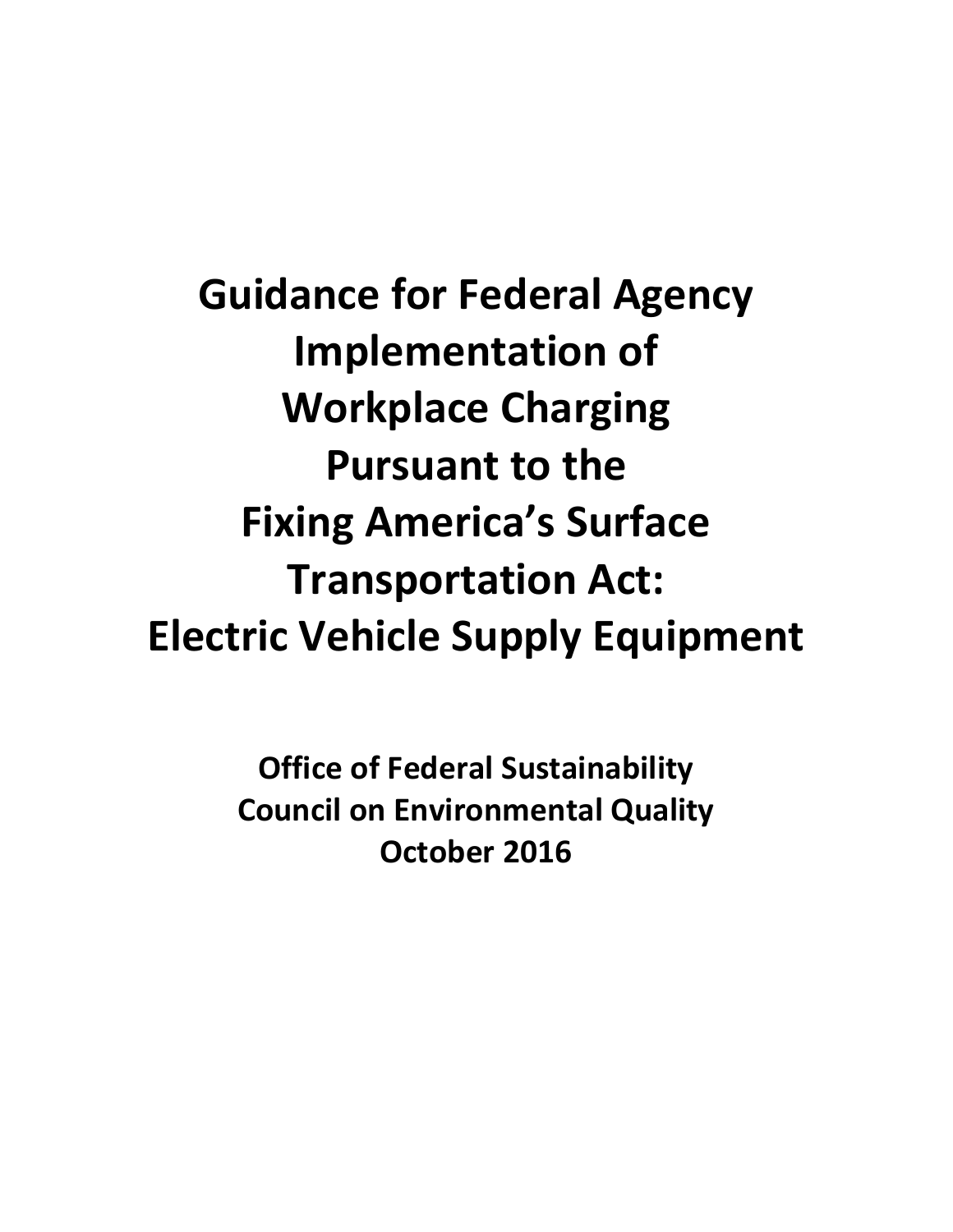## **Table of Contents**

| 5. Principles for Determining Reimbursement for Workplace Charging5 |  |
|---------------------------------------------------------------------|--|
|                                                                     |  |
|                                                                     |  |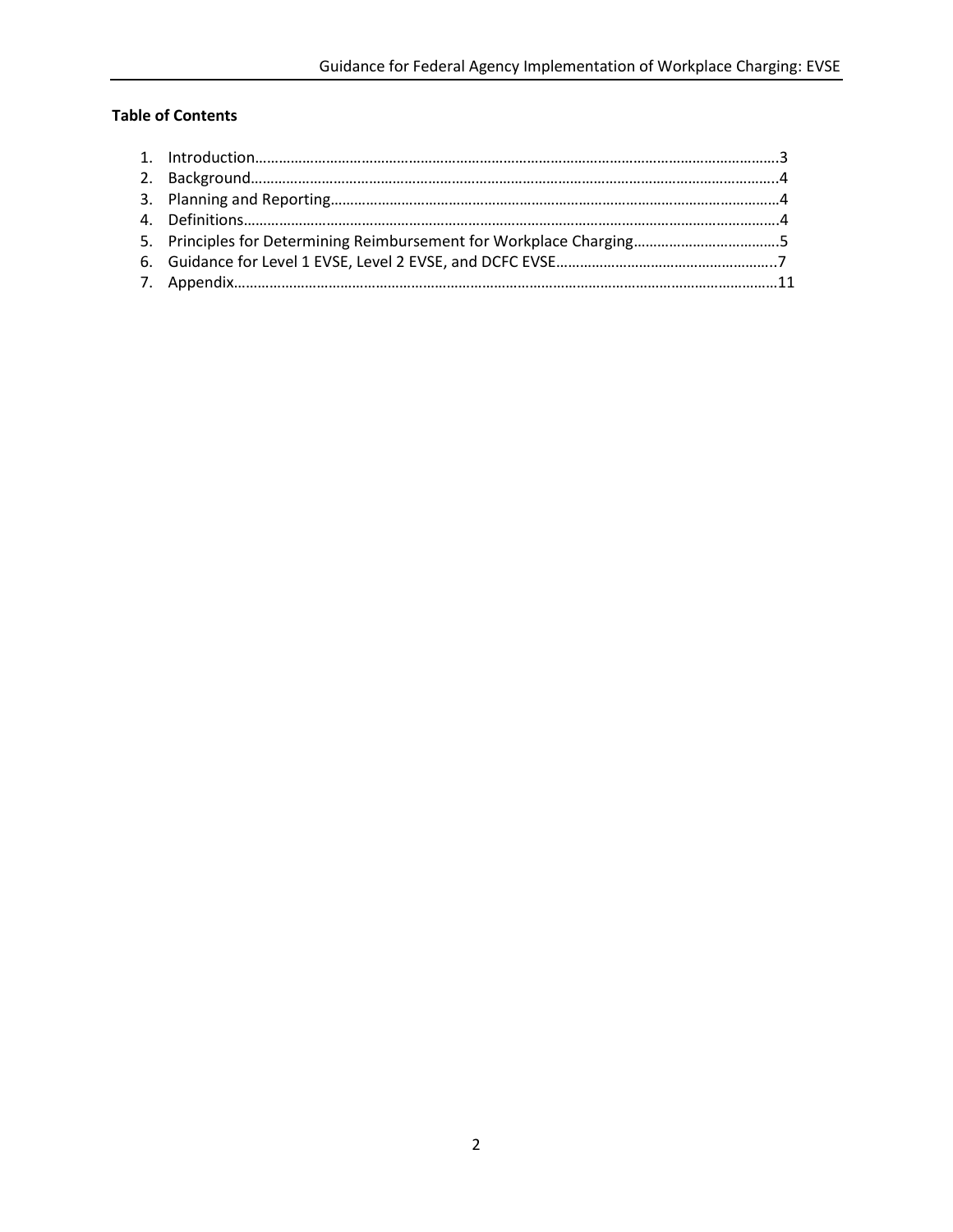### **1. Introduction**

 $\overline{a}$ 

Fixing America's Surface Transportation Act (FAST Act)<sup>1</sup> authorizes the General Services Administration (GSA) and other Federal agencies to install, operate and maintain plug-in electric vehicle (PEV) charging stations for privately owned PEVs in parking areas under the custody, control, or administrative jurisdiction of the federal agency and used by Federal employees and other authorized users, and requires the collection of fees to recover these costs. The provision of PEV charging stations at the workplace can reduce greenhouse gas (GHG) emissions by enabling the displacement of commuters' petroleum fuel with lower-emission electricity.<sup>2</sup> Executive Order 13693 section 7(f) instructs the Federal government to consider the development of policies to promote sustainable commuting and work related travel practices including workplace vehicle charging for Federal employees, where consistent with agency authority and Federal appropriations law. Additionally, Executive Order 13693 section 3(h)(vii) instructs agencies to consider appropriate design and deployment of fleet charging infrastructure during all new major construction, repair, or alteration of agency owned buildings and the Implementing Instructions state that agencies shall consider as soon as possible the feasibility of charging infrastructure in newly acquired leased space or where a concessionaire operates a parking facility at a Federal workplace.<sup>3,4</sup>

This guidance, developed by the Council on Environmental Quality (CEQ) in consultation with the Office of Science and Technology Policy, supports the implementation of Executive Order 13693 by outlining how agencies can provide workplace charging opportunities under the FAST Act and provides an approach for a uniform fee for the use of existing and new hard-wired electric vehicle supply equipment (EVSE) with cordsets including alternating current (AC) Level 1 EVSE, AC Level 2 EVSE, or direct current fast chargers (DCFC) (referred to collectively in this guidance as EVSE), for the purposes of seeking reimbursement as authorized by the FAST Act. While this guidance identifies a uniform approach to reimbursement for the use of EVSE to support compliance with the FAST Act while encouraging implementation of Executive Order 13693, it is ultimately the responsibility of each implementing Agency to ensure that reimbursement is recovered where required by the FAST Act or other applicable law. This guidance applies to Federal buildings not under the jurisdiction, custody, or control of the GSA; GSA-issued guidance is forthcoming.

This guidance serves to support Federal agency policy decisions on the provision of EVSE. Additional technical assistance and informational resources on assessing employee interest in workplace charging and workplace charging installation and management are available through the U.S. Department of Energy (DOE) Workplace Charging Challenge. 5

available at https://www.whitehouse.gov/sites/default/files/docs/eo\_13693\_implementing\_instructions\_june\_10\_2015.pdf. <sup>5</sup> Information on the U.S. Department of Energy Workplace Charging Challenge may be found at

http://www.energy.gov/eere/vehicles/ev-everywhere-workplace-charging-challenge.

<sup>1</sup> Fixing America's Surface Transportation Act § 1413(c), 42 U.S.C. 6364 (2015).

<sup>&</sup>lt;sup>2</sup> Employers participating in the U.S. Department of Energy Workplace Charging Challenge reported a combined savings of 1.7 million gallons of gasoline and 17 million pounds of GHG emissions annually. Employees with access to workplace charging are six times more likely to drive an electric vehicle than the average worker. Workplace Charging Challenge Mid-Program Review: Employees Plug In, December 2015, available at http://www.energy.gov/sites/prod/files/2015/12/f27/105313-5400-BR-0- EERE%20Charging%20Challenge-FINAL\_0.pdf.

<sup>3</sup> Executive Order 13693, Planning for Federal Sustainability in the Next Decade, March 2015, available at

https://www.whitehouse.gov/the-press-office/2015/03/19/executive-order-planning-federal-sustainability-next-decade. 4 Implementing Instructions for Executive Order 13693 Planning for Federal Sustainability in the Next Decade, June 2015,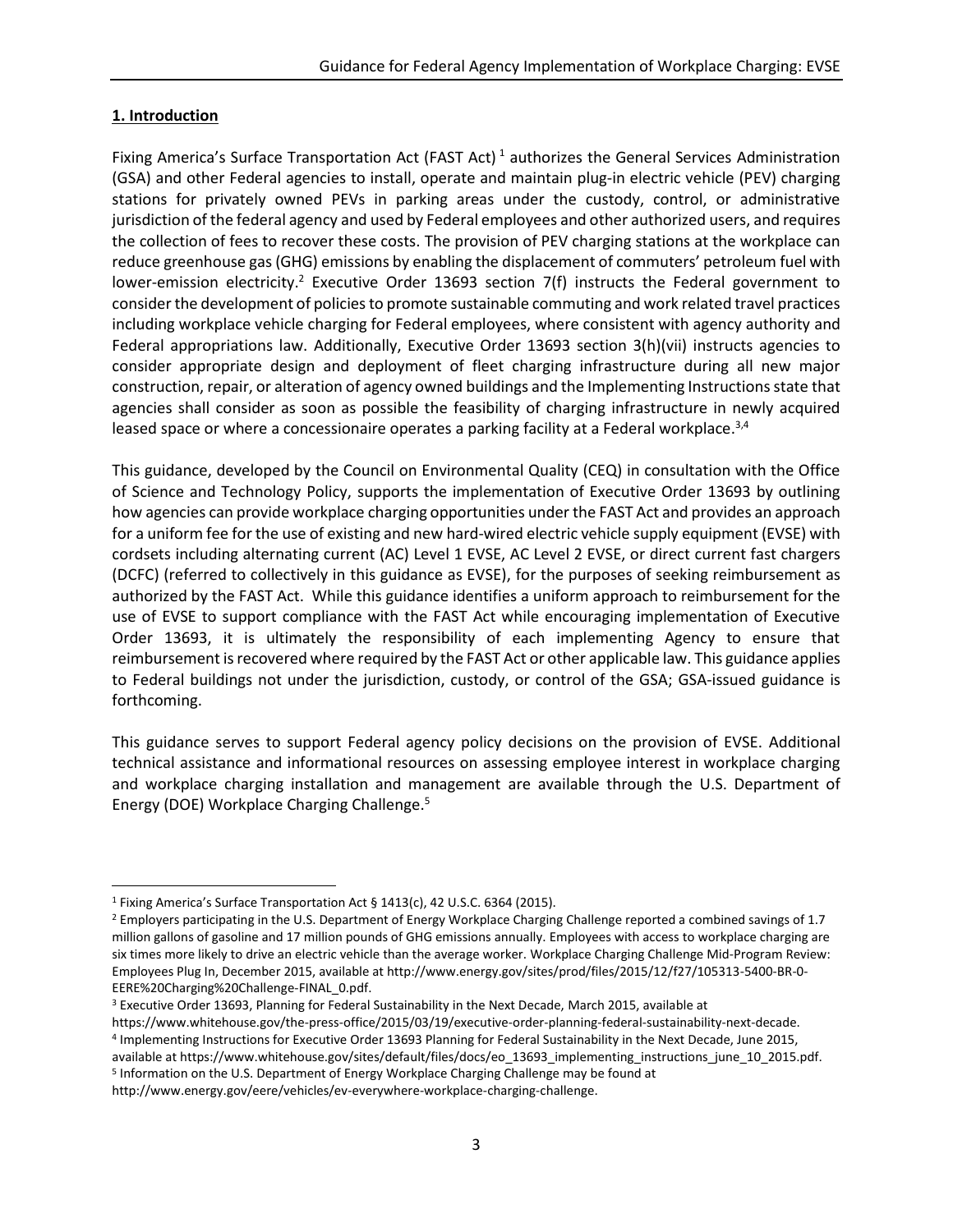Note: The FAST Act also authorizes the provision of AC Level 1 charging receptacles, commonly known as wall outlets for privately owned PEVs, and guidance for the use of this technology under the FAST Act was issued by CEQ in June 2016.<sup>6</sup> The definitions of particular types of charging and PEVs in this and subsequent guidance do not preclude other emerging technologies (e.g., wireless charging) from future consideration in the context of the FAST Act authorizations for Federal workplace charging.

### **2. Background**

The scope of this guidance is intended to address EVSE with cordsets. EVSE with cordsets can provide electricity by alternating current (AC) or direct current (DC) to the PEV battery. The EVSE may be wallmounted or pedestal-mounted and have one or more cordsets, each with a connector that plugs into the PEV to deliver electricity to the vehicle. The equipment communicates with the PEV to ensure that the plug is securely connected to the vehicle before supplying a safe flow of electricity. For AC Levels 1 and 2 EVSE, the vehicle's onboard charging equipment converts the electricity to the direct current needed to charge the PEV's batteries. For DCFC EVSE, the charger is located inside the DCFC unit and the DCFC unit converts the electricity from alternating current to direct current; this energy flow bypasses the vehicle's onboard battery charger.

The amount of electricity likely to be received by an authorized user's PEV for daily commuting to and from the workplace is small at 4 kilowatt hours per day.<sup>7</sup> Research shows that PEV owners with access to workplace charging often charge at their home and use workplace charging to "top off" their PEV battery to replace the electricity used during the daily commute to work. $8$  Workplace charging management policies covering usage fees and EVSE sharing can help ensure optimal authorized user use of the charging equipment. 9

#### **3. Planning and Reporting**

 $\overline{\phantom{a}}$ 

 (a) As described in the Implementing Instructions for Executive Order 13693, Federal agencies should include, as appropriate, planning for workplace charging in the Multimodal Access Plan (MAP) submitted as an appendix to the annual Strategic Sustainability Performance Plan (SSPP).

 (b) As part of the annual submission in the Federal Automotive Statistical Tool (FAST), Federal agency Chief Sustainability Officers should coordinate with Federal agency fleet managers to report annually on implementation of workplace charging. Reporting will begin with the FY 2016 reporting cycle to be submitted by December 15. It will include the number and type of charging equipment installed at sites with active workplace charging programs, the cost of the hardware and installation, and the fee assessed to authorized users of the charging equipment.

<sup>6</sup> Guidance for Federal Agency Implementation of Workplace Charging Pursuant to the Fixing America's Surface Transportation Act: Level 1 Charging Receptacles, available at

https://www.whitehouse.gov/sites/default/files/guidance\_for\_federal\_agency\_implementation\_of\_workplace\_charging\_- \_l1\_ch....pdf.

<sup>7</sup> Average one-way commute (12 miles, 2009 National Highway Transportation Survey, nhts.ornl.gov), Average PEV efficiency (3 miles per kilowatt hour, U.S. Department of Energy, 2014 PEV Models, www.fueleconomy.gov).

<sup>8</sup> U.S. Department of Energy, Idaho National Laboratory, 2014, "Charging and Driving Behavior of Nissan Leaf Drivers in The EV Project with Access to Workplace Charging," available at http://avt.inel.gov/pdf/EVProj/WorkplaceChargingandDriving-Leaf.pdf.

<sup>9</sup> U.S. Department of Energy, Workplace Charging Challenge. "Workplace Charging Management Policies: Pricing." And "Workplace Charging Management Policies: Sharing" http://energy.gov/eere/vehicles/workplace-charging-managementpolicies-pricing and http://energy.gov/eere/vehicles/workplace-charging-management-policies-sharing (accessed September 2016).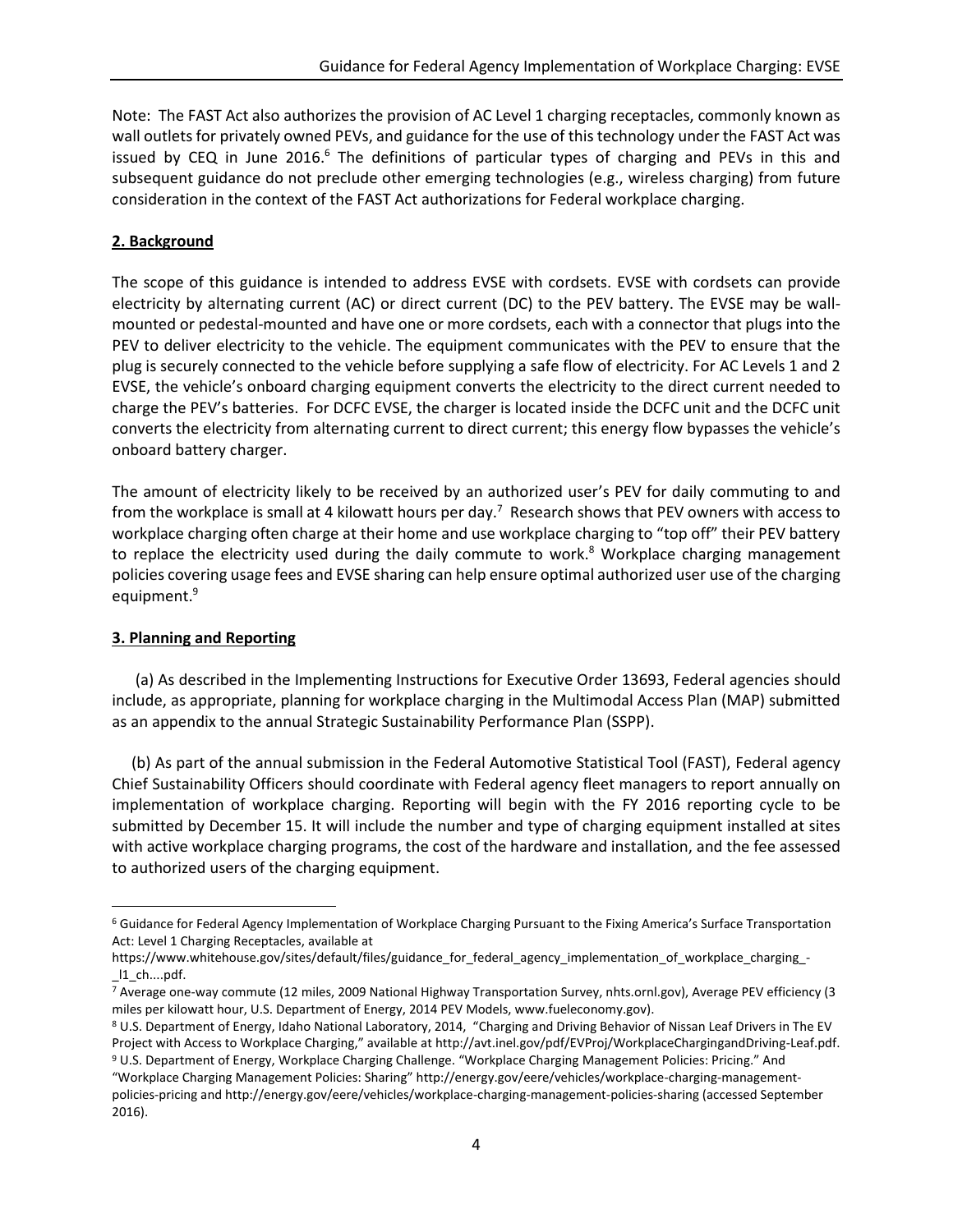### **4. Definitions**

(a) *Alternating Current (AC) Level 1 EVSE:* AC Level 1 as defined in SAE Standard J1772, wall or pedestal mounted charging infrastructure with cordset designed to use 120-V AC input, and can typically add 4 to 6 miles of range to a light-duty PEV per hour of charging time.

(b) *Alternating Current (AC) Level 2 EVSE:* AC Level 2 as defined in SAE Standard J1772, wall or pedestal mounted charging infrastructure with cordset designed to use 208-V or 240-V AC input, and can typically add 10 to 20 miles of range to a light-duty PEV per hour of charging time.

(c) *Authorized User*: An individual authorized by a Federal agency to use its parking area. This includes agency employees, as well as its contractors, subcontractors, and visitors.

(d) *Cordset*: Equipment that extends from an EVSE and plugs into a PEV with a connector to deliver electricity by alternating current or direct current to the PEV battery. The equipment communicates with the PEV to ensure that the plug is securely connected to the vehicle before supplying a safe flow of electricity.

(e) *Direct Current (DC) Fast Charger:* Charging infrastructure with off-board-the-vehicle charger and cordset used by PEVs compatible with the three technologies in use in the United States, CHAdeMO, SAE Combined Charging System (CCS), and the Tesla Supercharger. SAE proposed charging level definitions include DC Level 2 (200-450 V DC Output, up to 90 kW, which normally uses 480 V input) and DC Level 3 (200-600 V DC Output, up to 240 kW). DC Fast Chargers can typically add about 25 miles (24 kW) to 50 miles (50 kW) or more of range in 20 minutes. Not commonly used as a workplace charging option.



**Wall-mounted Level 1 EVSE** used for workplace charging (New York Power Authority Photo)



**Pedestal-mounted Level 2 EVSE** paired with solar and used for workplace charging (Argonne National Laboratory Photo)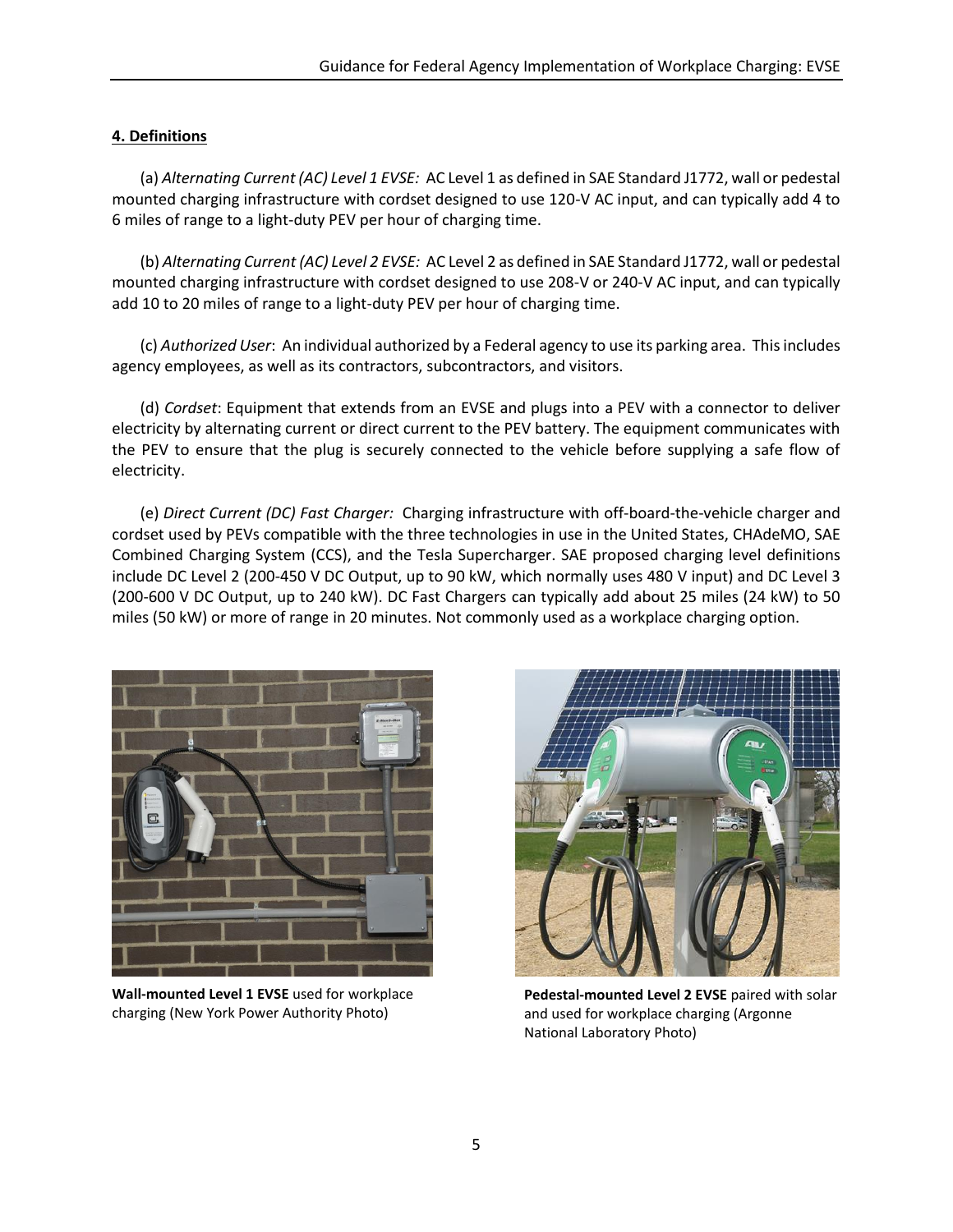(f) *Electric Vehicle Supply Equipment (EVSE):* Electrical hardware used to supply electric energy to a plug-in electric vehicle.

(g) *Parking Area*: Any federally owned or leased building, structure or surface lot for vehicles, including light-duty vehicles, motorcycles, and bicycles.

(h) *Plug-in Electric Vehicle (PEV)*: A vehicle that (a) draws motive power from a battery; (b) can be recharged from an external source of electricity for motive power.

(i) *Privately Owned PEVs:* PEVs not acquired for federal agency use, including PEVs that are owned or leased by authorized users.

#### **5. Principles for Determining Reimbursement for Workplace Charging**

The following principles for Federal agency provision of EVSE are consistent with the principles outlined in *Guidance for Federal Agency Implementation of Workplace Charging Pursuant to the Fixing America's Surface Transportation Act: Level 1 Charging Receptacles*.

(a) While this section identifies a uniform approach to reimbursement for the use of EVSE to support compliance with the FAST Act while encouraging implementation of Executive Order 13693, it is ultimately the responsibility of each implementing Agency to ensure that reimbursement is recovered where required by the FAST Act or other applicable law.

(b) Federal agencies should assess fees for workplace charging at a given parking area that are uniform for each type of EVSE, so that authorized users who select a particular type of EVSE pay the same fee, regardless of which charging unit is used.

(c) Except in the scenarios described in 5(e), the fees charged to an authorized user have a component that relates to the cost of the electricity provided and a component that relates to hardware, construction, installation, and maintenance costs.

(d) The component of the fee that relates to the cost of electricity should be based on the national average for commercial electricity rates for the preceding calendar year, as reported by the U.S. DOE Energy Information Administration (EIA).<sup>10</sup> Agencies may use the state, local or observed electricity rate of the charging equipment host facility. Agencies should use renewable energy where feasible and cost effective.

(e) In accordance with the FAST Act, in determining the component of the fee that relates to hardware, construction, and installation costs, Federal agencies are not required to include the costs of installing or constructing any charging equipment:

(1) installed or constructed on or before December 4, 2015.

 $\overline{\phantom{a}}$ 

(2) installed or constructed primarily for use by Federal agency fleet vehicles.

(3) installed or constructed pursuant to appropriations for the purpose of installing or constructing charging equipment, scenarios where Federal agencies have authority and appropriation under law other than the FAST Act

<sup>10</sup> U.S. Department of Energy, Energy Information Administration. Electric Power Monthly Table 5.3, available at http://www.eia.gov/electricity/monthly/epm\_table\_grapher.cfm?t=epmt\_5\_03.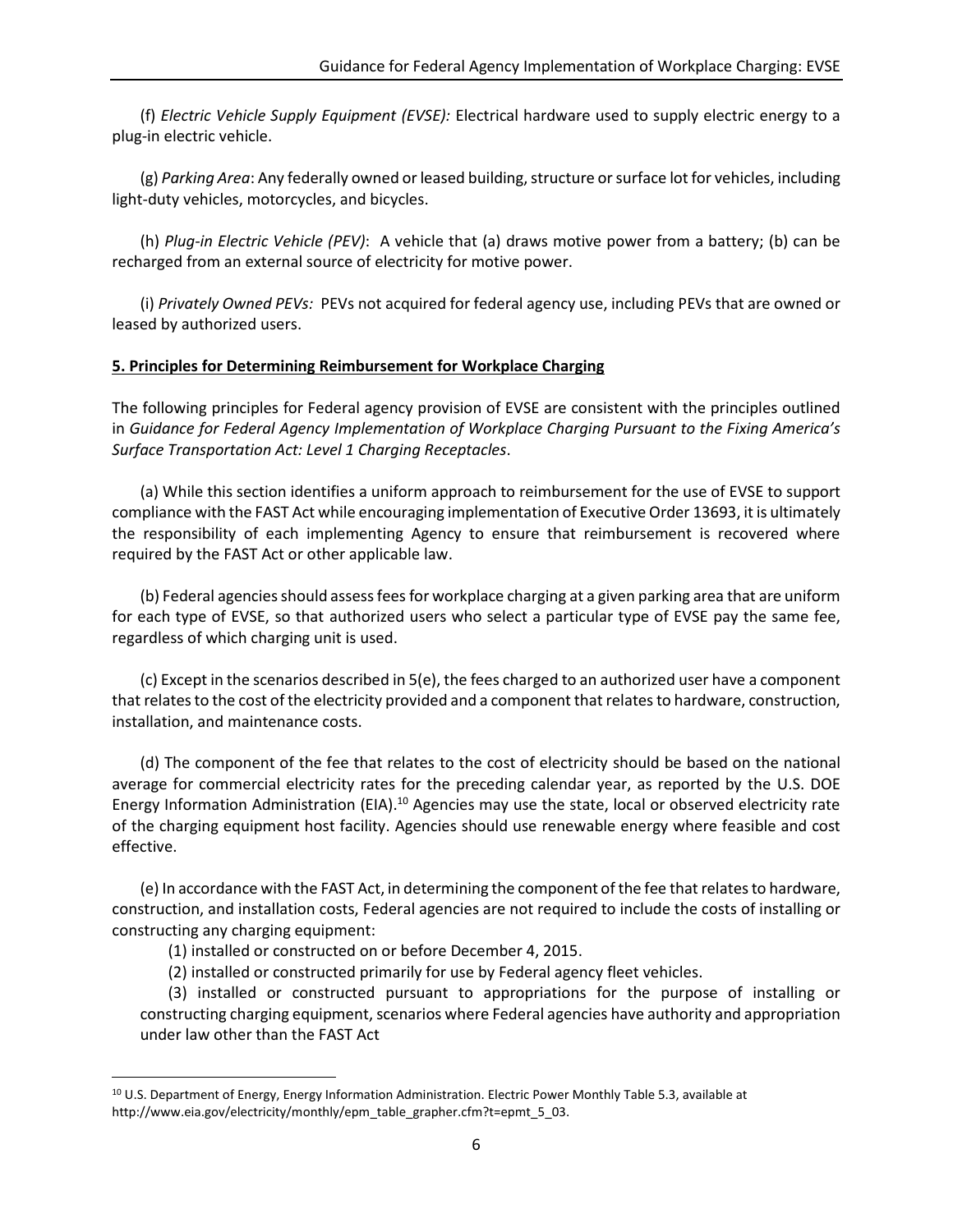(f) For charging equipment and installation costs other than those described in subsection (e), agencies should include the cost of installing and constructing EVSE into the fee charged to authorized users, based on anticipated authorized user demand<sup>11</sup> and an expected 10-year lifetime for the charging equipment<sup>12</sup> and a 40-year amortization period for installation costs,<sup>13</sup> until these costs are fully recovered.

(g) Agencies are strongly encouraged to explore innovative financing or cost-share of EVSE projects to reduce the total amount of costs for which the agency needs reimbursed by authorized users.

(h) Agencies that choose to carry out the authorities in the FAST Act through a contract with a vendor should consider these principles and the guidance below, as appropriate, in developing terms and conditions with the vendor.

(i) In accordance with the statutory authority under the FAST Act, fees collected shall be deposited monthly in the Treasury to the credit of the respective agency's appropriations account for the operations of the building where the EVSE is located and available for obligation without further appropriation during the fiscal year collected and the fiscal year following the fiscal year collected. Governmental entities that do not receive further appropriations should consult with their legal counsel to determine how the reimbursement and deposit provisions should apply.

### **6. Guidance for Level 1 EVSE, Level 2 EVSE, and DCFC**

 $\overline{a}$ 

(a) Introduction. As noted above, workplace charging is anticipated to be used to "top off" PEV batteries, replacing the electricity used during the daily commute to work.

EVSE costs can broadly be categorized into those associated with hardware, installation, and operations and maintenance. EVSE hardware is available from many different manufacturers with a variety of designs and features. Product attributes range from a simple unit that turns on and off to units that collect data, communicate between the grid and users, and provide a billing option for the host. The EVSE attributes required by Federal agencies will depend on the intended users (fleet and authorized user), site specific conditions, and data management needs for the station. EVSE hardware costs can vary widely depending on charging level, number of cordsets, communications system requirements, data analysis needs, and other features. EVSE hosts may also need to factor in ongoing service and data costs depending on EVSE hardware and software needs. Although regular maintenance is generally not required for basic Level 1 and Level 2 EVSE, EVSE hosts may consider purchasing service packages to support ongoing operations and

<sup>11</sup> U.S. Department of Energy, Workplace Charging Challenge. "Sample Employee Survey for Workplace Charging Planning." http://energy.gov/eere/vehicles/downloads/sample-employee-survey-workplace-charging-planning (accessed September 2016).

<sup>12</sup> U.S. Department of Energy, November 2015, Costs Associated with Non-Residential Electric Vehicle Supply Equipment, available at http://www.afdc.energy.gov/uploads/publication/evse\_cost\_report\_2015.pdf.

<sup>&</sup>lt;sup>13</sup> Electric utilities have estimated the lifetime of installing new electric infrastructure and distribution service to EVSE as 40 years (Southern California Edison, October 2014, Prepared Testimony in Support of Southern California Edison Company's Charge Ready Application: Volume 02 – Phase 1 Charge Ready and Market Education Pilot), 50 years (San Diego Gas & Electric, April 2014, Prepared Direct Testimony of Jonathan B. Atun Chapter 4: on Behalf of San Diego Gas & Electric Comp) and 44 years (Pacific Gas & Electric Company, February 2015, Pacific Gas & Electric Company Electric Vehicle Infrastructure and Education Program Prepared Testimony).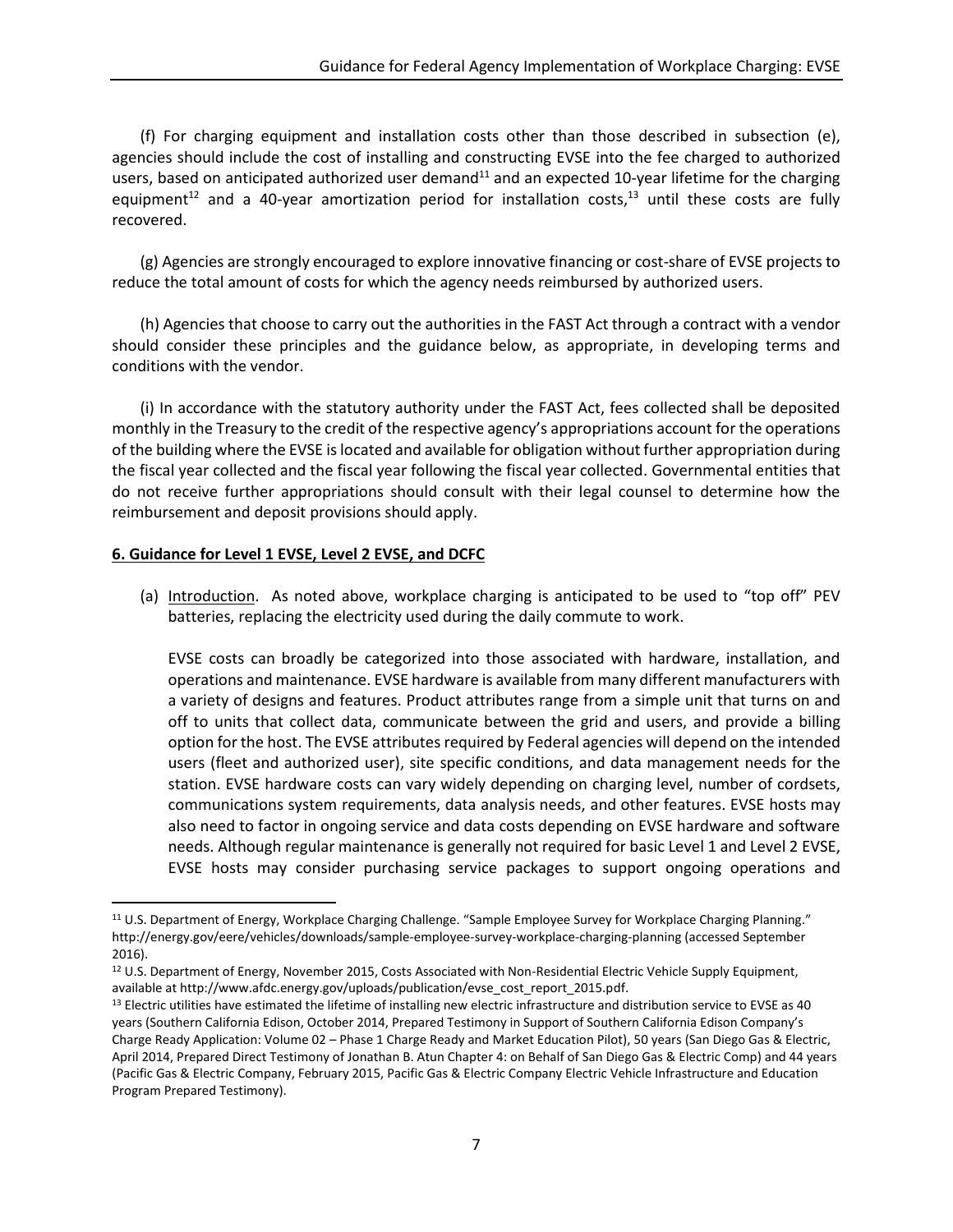maintenance of workplace charging. The costs associated with installing EVSE can also vary widely, depending on site location, available electrical capacity, and labor costs, but Federal agencies can use the following installation best practices<sup>14</sup> to minimize project cost drivers:

#### Procurement

- Participate in aggregated purchases offered by GSA that reduce redundant contract administration action and provide EVSE volume pricing discounts. Contact the GSA Fleet Alternative Fuel Vehicle Team at GSAfleetafvteam@gsa.gov for more information.
- Evaluate EVSE financial incentives offered by utilities, states or other entities.

#### EVSE Unit

- Choose the EVSE unit with the minimum level of features needed considering operational and data gathering needsto minimize up-front procurement cost and minimize the more periodic maintenance required by advanced units as compared to basic units.
- Choose a wall mounted EVSE, if possible, to minimize concrete or soil excavation or drilling of holes through building structures, known as trenching or boring, for routing of electrical conduit and wiring.
- Choose a dual- or multi- port EVSE to minimize installation costs per charge port.
- Determine the electrical load available at the site and choose the quantity and level of EVSE units to fit within that available electrical capacity.

#### Location

- Place the EVSE close to the electrical service to minimize the need for trenching/boring and the costs of potential electrical upgrades.
- Instead of locating the EVSE at a highly visible parking spot a great distance from the electrical panel, use signage to direct PEV drivers to the EVSE unit.
- If trenching/boring is needed, minimize the trenching/boring distance.
- Choose a location that already has space on the electrical panel with a dedicated circuit.
- Consult best practices for installing EVSE in compliance with the Americans with Disabilities Act (ADA).<sup>15</sup>

#### Long Term Planning

 $\overline{a}$ 

- Contact the site's utility early in the planning stages to discuss electricity consumption and demand charges as well as electrical service needs. Avoid utility demand charges by balancing charging time windows with other electricity usage and working closely with the utility.
- Consider the quantity and location of EVSE that are planned for installation over the next 10-40 years when installing the first unit. Upgrade the electrical service for the anticipated long term EVSE load and run conduit to anticipated future EVSE locations. This will minimize the cost of installing future units.
- Consider the electricity infrastructure for EVSE when building a new facility. It is less expensive to install extra panels and conduit capacity during initial construction than to modify the site later.
- (b) It is difficult to compare or predict EVSE hardware, installation, operations and maintenance (or service) costs because actual costs of a project will depend on the specific needs and constraints of the EVSE and its users. The cost ranges and associated reimbursement fees shown in this guidance should be used for the purpose of preliminary investigation of establishing a workplace charging program and not as a tool for estimating the cost of an individual project. Federal agencies should consult with EVSE vendors, utilities, and electricians to obtain cost estimates for projects for their facilities.

<sup>&</sup>lt;sup>14</sup> Adapted from U.S. Department of Energy, November 2015, Costs Associated with Non-Residential Electric Vehicle Supply Equipment, available at http://www.afdc.energy.gov/uploads/publication/evse\_cost\_report\_2015.pdf.

<sup>15</sup> U.S. Department of Energy, November 2014, ADA Requirements for Workplace Charging Installation.

http://energy.gov/sites/prod/files/2015/11/f27/WPCC\_complyingwithADArequirements\_1114.pdf.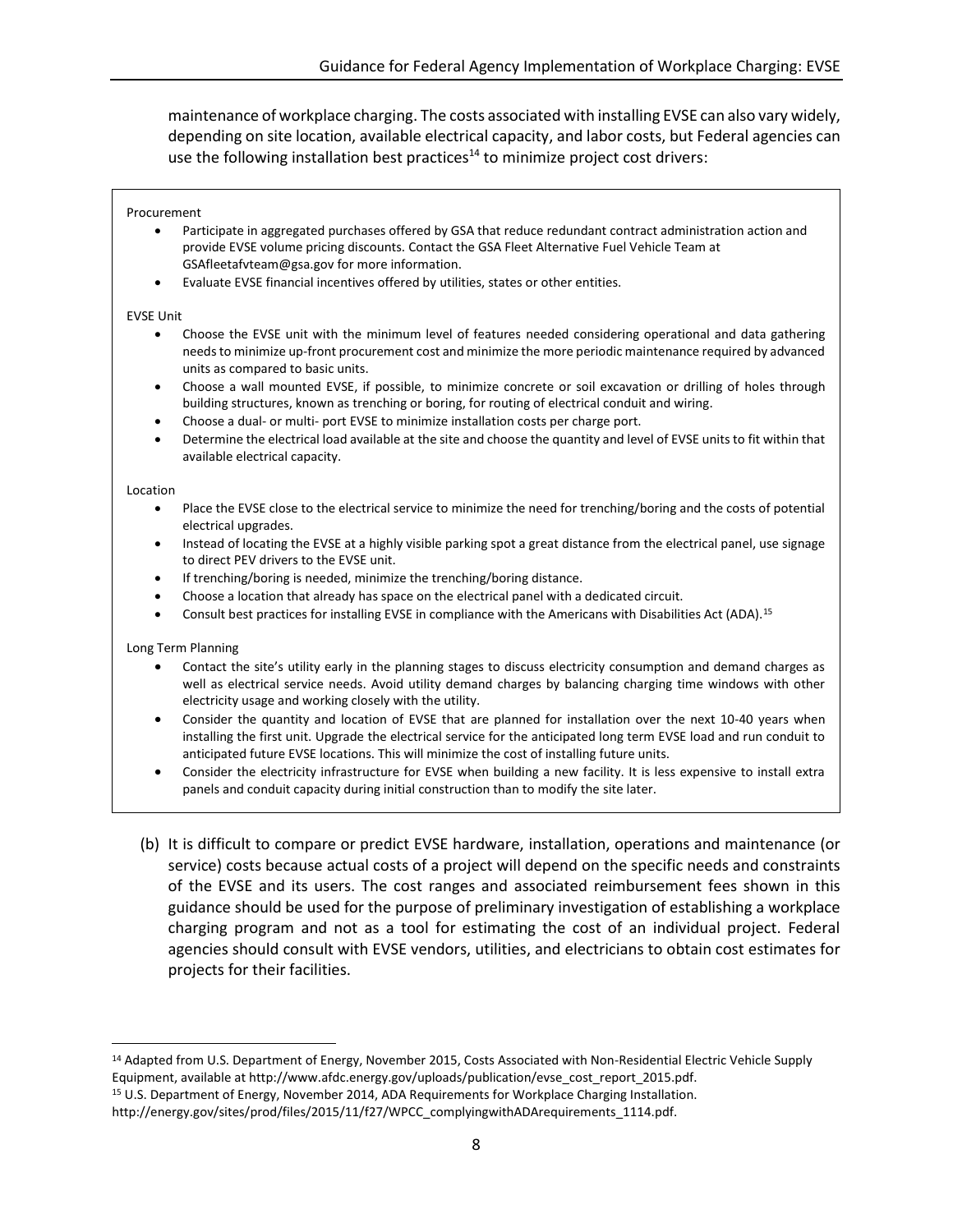|              | <b>Example Scenarios:</b><br>Level 1 EVSE, Level 2 EVSE<br>& DCFC EVSE                                                                                                                                                  | <b>Installation</b><br>Cost to<br><b>Reimburse</b><br>per EVSE | <b>Hardware</b><br>Cost to<br><b>Reimburse</b><br>per EVSE | <b>Electricity</b><br>Cost per<br><b>Employee</b><br>per Day | <b>Total</b><br><b>Biweekly fee</b><br>per Employee | <b>Daily fee</b><br>per<br><b>Employee</b> |
|--------------|-------------------------------------------------------------------------------------------------------------------------------------------------------------------------------------------------------------------------|----------------------------------------------------------------|------------------------------------------------------------|--------------------------------------------------------------|-----------------------------------------------------|--------------------------------------------|
| $\mathbf{1}$ | <b>Basic Wall Mount Level 1 EVSE</b>                                                                                                                                                                                    | \$1,000.00                                                     | \$500.00                                                   | \$0.45                                                       | \$13.19                                             | \$1.32                                     |
| 2            | <b>Basic Pedestal Level 1 EVSE</b>                                                                                                                                                                                      | \$2,000.00                                                     | \$1,500.00                                                 | \$0.45                                                       | \$29.54                                             | \$2.95                                     |
| 3            | <b>Basic Wall Mount Level 2 EVSE</b>                                                                                                                                                                                    | \$1,000.00                                                     | \$1,000.00                                                 | \$0.45                                                       | \$10.44                                             | \$1.04                                     |
| 4            | Basic Wall Mount Level 2 EVSE<br>installed before 12/04/15, or<br>installed primarily for use by<br>Federal agency fleet vehicles or<br>installed pursuant to<br>appropriations for the purpose<br>of installing EVSE   | \$0.00                                                         | \$0.00                                                     | \$0.45                                                       | \$2.27                                              | \$0.23\$                                   |
| 5            | <b>Basic Pedestal Level 2 EVSE</b>                                                                                                                                                                                      | \$2,500.00                                                     | \$2,300.00                                                 | \$0.45                                                       | \$21.16                                             | \$2.12                                     |
| 6            | <b>Networked Pedestal Level 2</b><br><b>EVSE</b>                                                                                                                                                                        | \$2,500.00                                                     | \$4,500.00                                                 | \$0.45                                                       | \$47.32                                             | \$4.73                                     |
| 7            | Networked Pedestal Level 2<br>EVSE installed before 12/04/15,<br>or installed primarily for use by<br>Federal agency fleet vehicles or<br>installed pursuant to<br>appropriations for the purpose<br>of installing EVSE | \$0.00                                                         | \$0.00                                                     | \$0.45                                                       | \$11.50                                             | \$1.15                                     |
| 8            | <b>Networked DCFC EVSE</b>                                                                                                                                                                                              | \$14,250.00                                                    | \$25,000.00                                                | \$0.45                                                       | \$109.94                                            | \$10.99                                    |

Table 1: Estimated Reimbursement Fees for Level 1 EVSE, Level 2 EVSE & DCFC EVSE Scenarios<sup>16</sup>

(c) Reimbursement. This guidance provides an approach for a reimbursement policy in accordance with the FAST Act for EVSE as follows:

(1) Agencies should assess authorized users who charge their PEV batteries at EVSE at a particular facility a flat daily, biweekly, monthly or annual fee for the privilege of doing so. To provide uniformity in setting this fee across the government, agencies should use national averages for commercial electricity rates, one-way commuting distances, and PEV efficiencies. As Federal agency experience administering workplace charging programs expands, and based on Federal agency information provided in the reporting described in 3(a) and 3(b), CEQ may adjust these assumptions in future guidance based on data provided by agencies.

(2) Table 1 provides a selection of installation and hardware cost scenarios for EVSE at federal facilities. These scenarios should be used as reference cases by agencies as they determine the charging solutions that are best suited for their facilities. Each example case provides a suggested fee

 $\overline{a}$ 

<sup>16</sup> See Appendix for all assumptions and citations.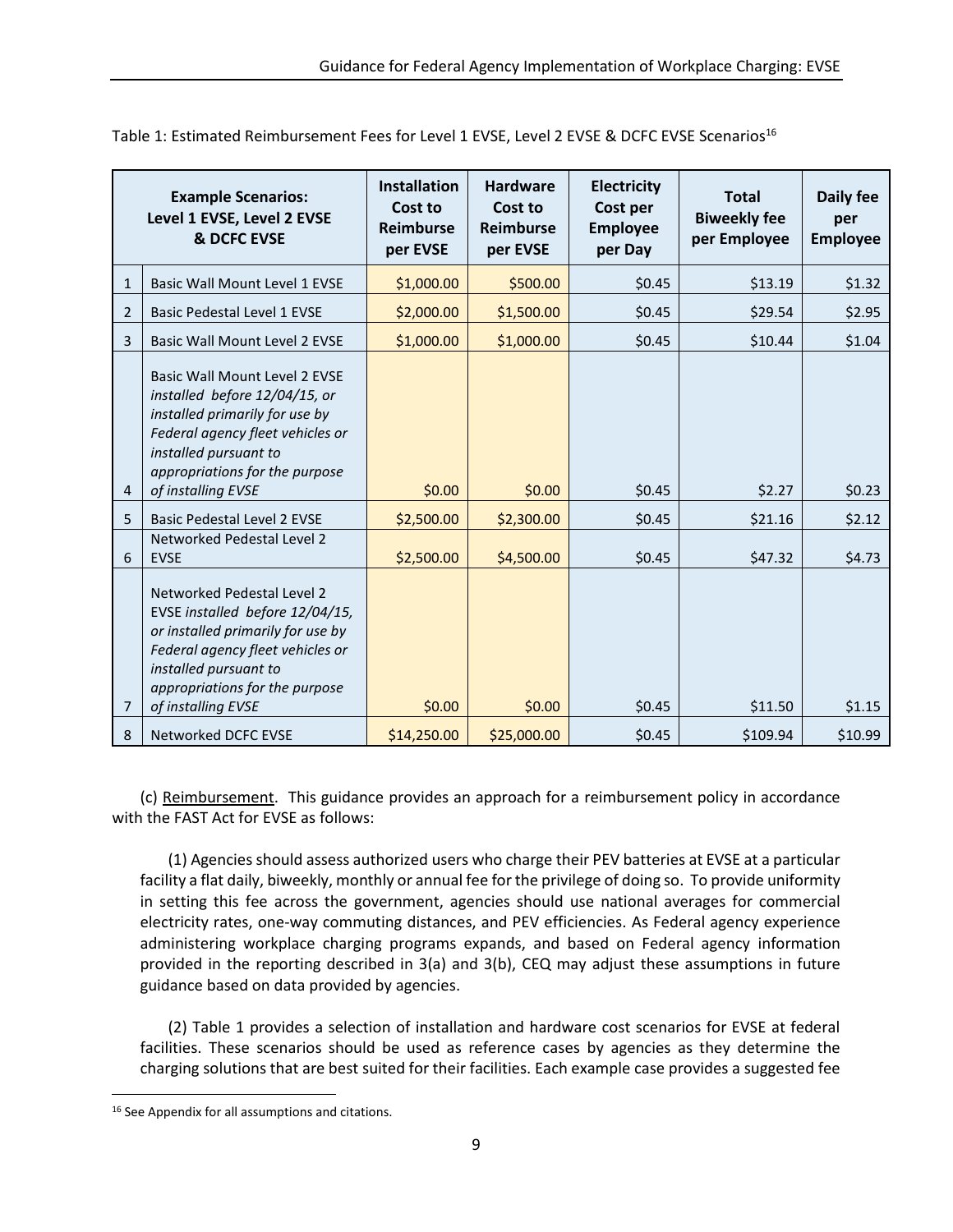based on assumptions for installation and hardware cost, usage and other factors. Agencies may use the U.S. DOE Electric Vehicle Supply Equipment Reimbursement Tool to Support Federal Agency Implementation of Workplace Charging<sup>17</sup> to estimate the fees that they will need to assess authorized users based on their specific charging scenario. Agencies should periodically revisit the assumptions used in their charging scenario to ensure an accurate assessment of cost recovery. As described in *Guidance for Federal Agency Implementation of Workplace Charging Pursuant to the Fixing America's Surface Transportation Act: Level 1 Charging Receptacles*, a flat biweekly fee of \$6.00 or a daily fee of \$0.60 is suggested for existing or new Level 1 charging receptacles that require no unusual installation construction.

(3) Agencies should also be mindful of the upper fee threshold that authorized users at their facilities will pay for the use of EVSE.<sup>18</sup> For example, agencies can plan workplace charging programs that reduce authorized user fees by minimizing hardware and installation costs or by developing a strategy to permit authorized users to use EVSE installed primarily for use by agency fleet vehicles. Agencies should design a successful workplace charging program with fees assessed to authorized users at a level that will:

(i) Reimburse agencies for EVSE in accordance with the FAST Act.

(ii) Encourage high utilization by authorized users.

l

(iii) Relieve congestion by making EVSE available to authorized users that most need to charge their PEVs.

(d) Facilities safety and management. Federal employees, agencies, and Federal parking area owners and managers should ensure a safe and successful workplace charging experience Level 1 EVSE, Level 2 EVSE, and DCFC. This can be done by consulting safety and management best practices, on topics such as mechanisms for fee collection, published by the U.S. DOE Workplace Charging Challenge.<sup>19</sup>

(1) Agencies should implement a mechanism of vehicle labels or other markings that indicate that an employee or authorized user has a PEV and is reimbursing the agency for the use of an EVSE at specified parking locations.

(2) Parking spots with access to an EVSE should be identified in a sufficient manner to denote service for PEVs. At sites owned by the Federal Government, these spots should be clearly marked with charging station signage, consistent with the recommendations published by the U.S. DOE Alternative Fuels Data Center,<sup>20</sup> to ensure that authorized users are aware of the charging opportunity.

<sup>17</sup> U.S. Department of Energy, Workplace Charging Challenge. "Electric Vehicle Supply Equipment Reimbursement Tool to Support Federal Agency Implementation of Workplace Charging," available at http://energy.gov/eere/vehicles/workplacecharging-federal-facilities (accessed September 2016).

<sup>18 80%</sup> of employers who responded to the 2015 Workplace Charging Challenge Annual Survey provided free charging access while 20% required employees to pay a fee. DOE found that workplace charging fees ranged from the equivalent to the cost of electricity to a maximum fee of \$1.00/hour to control user demand at a highly congested facility. U.S. Department of Energy, December 2015, Workplace Charging Challenge Mid-Program Review, available at

http://energy.gov/eere/vehicles/downloads/vehicle-technologies-office-workplace-charging-challenge-reports. <sup>19</sup> U.S. Department of Energy, Workplace Charging Challenge. "Install and Manage PEV Charging at Work."

http://energy.gov/eere/vehicles/workplace-charging-challenge-install-and-manage-pev-charging-work (accessed September 2016).

<sup>20</sup> U.S. Department of Energy, Alternative Fuels Data Center. "Signage for Plug-In Electric Vehicle Charging Stations." http://www.afdc.energy.gov/fuels/electricity\_charging\_station\_signage.html#station (accessed September 2016).